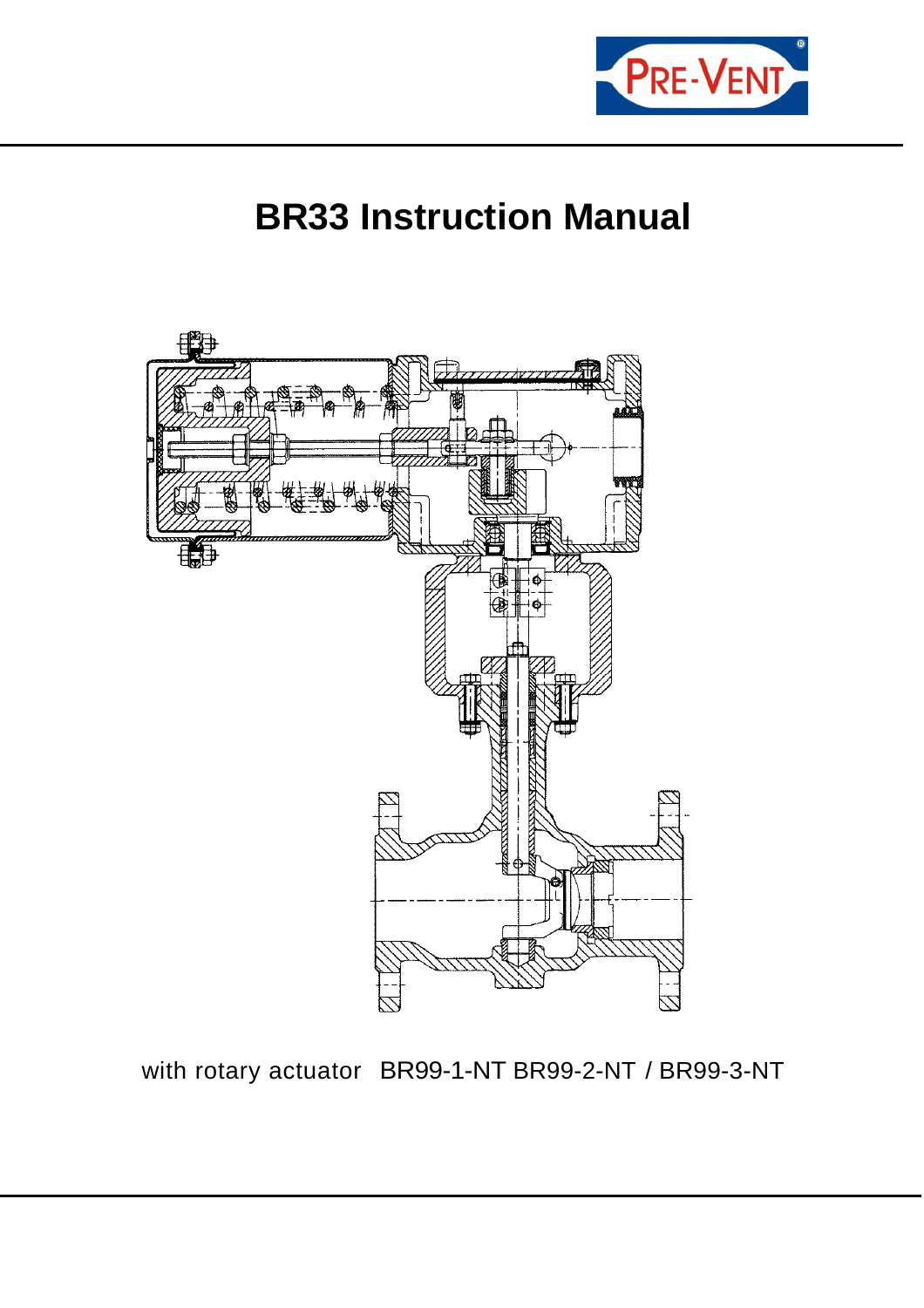

| Contents:    | Page                                                                                                                                                                                                                                                                                                                                           |                                        |
|--------------|------------------------------------------------------------------------------------------------------------------------------------------------------------------------------------------------------------------------------------------------------------------------------------------------------------------------------------------------|----------------------------------------|
| Introduction | 2                                                                                                                                                                                                                                                                                                                                              |                                        |
| 1.           | Installation of the control valve                                                                                                                                                                                                                                                                                                              | 4                                      |
| 2.           | Commissioning                                                                                                                                                                                                                                                                                                                                  | 5                                      |
| 3.           | Maintenance                                                                                                                                                                                                                                                                                                                                    | 5                                      |
|              | 3.1. Replacing the seat<br>3.2. Dismantling the valve                                                                                                                                                                                                                                                                                          | 7<br>8                                 |
| 4.           | Dismantling the actuator generally                                                                                                                                                                                                                                                                                                             | 10                                     |
| 5.           | Dismantling rotary actuator BR99-1-NT [120 cm2]<br>5.1. Disassembling built-on accessories<br>5.2. Disassembling the hand-wheel unit<br>5.3. Separating the spring barrel from the actuator casing<br>5.4. Dismantling the actuator casing<br>5.5. Reversing the direction of the actuator<br>5.6. Actuator parts actuator 99-1-NT (120cm2)    | 11<br>11<br>11<br>12<br>12<br>13<br>14 |
| 6.           | Dismantling rotary actuator BR99-2-NT / BR99-3-NT<br>6.1. Disassembling built-on accessories<br>6.2. Disassembling the hand-wheel unit<br>6.3. Separating the spring barrel from the actuator casing<br>6.4. Dismantling the actuator casing<br>6.5. Reversing the direction of the actuator<br>6.6. Actuator parts actuator 99-2-NT / 99-3-NT | 16<br>16<br>16<br>16<br>17<br>17<br>18 |
| 7.           | Contacting us                                                                                                                                                                                                                                                                                                                                  | 20                                     |

To ensure trouble-free and safe operation of the valve, it is essential to be familiar with the contents of this BR33 Instruction Manual, and also with the general instructions for installation and operation, before installing and operating the valve.

Failure to observe or comply with these operating instructions will invalidate the manufacturer's guarantee and liability. The manufacturer's general conditions of sales and terms of delivery shall apply unless otherwise stated.

The valve must be installed and commissioned by qualified staff. Qualified staff is defined as personnel who are familiar with the installation, commissioning and operation of this product and possess the relevant qualifications in their field of activity

 $\blacksquare$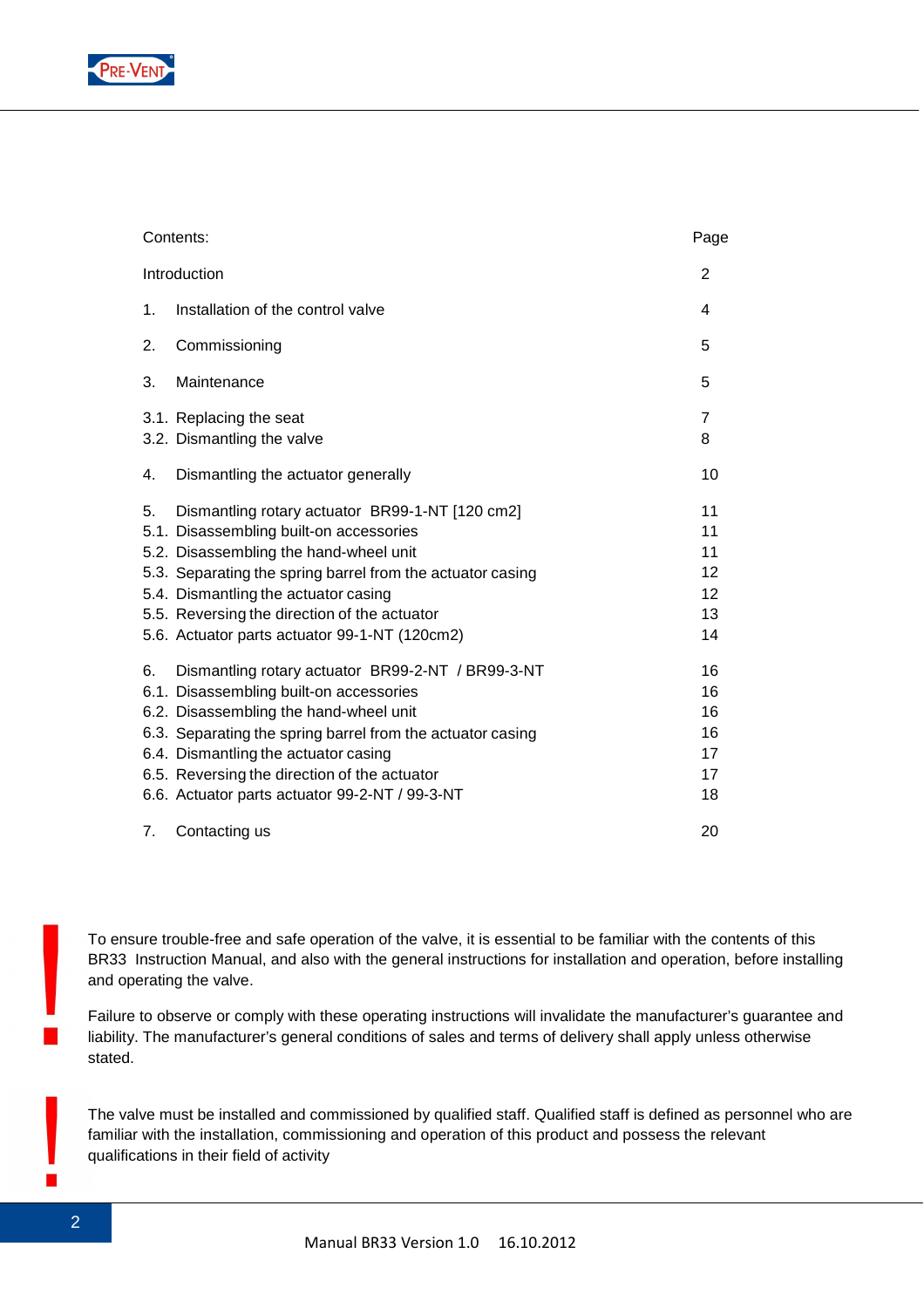

#### **These installation and operating instruction shall apply to:**

- Rotary plug valves Series 33
- Diameter DN 25 DN 300, DN 1" DN 12""
- pressure class PN 10-PN 63, ANSI 150# ANSI 600#
- with mounted pneumatic or electric rotary actuator
- with or without accessories

Control valves control gases, vapours or liquids and change the flow conditions of a process.

The control valve consists of the body (valve bottom) and actuator which, depending on the control signal, changes the position of the closure member ( plug ) relative to the seat.

The bodies have been arranged in logical kits, allowing the user to assemble the highest possible number of variants from a minimum of components to match each individual application. Our range also includes a series of peripheral units such as positioners, boosters, filter reducing stations or solenoid valves. Positioners and solenoid valves can be assembled according to NAMUR recommendations. This manual does not include any instructions for peripheral equipment. However, the relevant instructions are available upon request.

Control valves are generally delivered as tested and assembled units with the actuator fitted. Parts of the body and actuator subject to corrosion are protected by a coat of paint. Unpainted components are greased and the openings of the housings are closed with plugs. High-grade steel parts are delivered without a protective coat of paint ( pickled or blasted ). Careful loading and transport arrangements are required to avoid the product tram suffering impact and jolting movements. Do not allow lifting gear to hit or be attached to the valve spindle, travel indicator and peripheral units, if applicable. Promptly touch up any damages to the corrosion protection. Upon arrival on site, store the control valve on a solid base in a closed room. Until its installation, the valve must be protected tram the weather, dirt and other potentially deteriorating influences. Do not remove the plugs protecting the flanges and the inside of the control valve until it has arrived at the place of installation.

The pressure, leak and operation tests performed in the factory and the quality management system introduced by the manufacturer ensure that the execution of the control valve complies with the specifications set forth in the contract. The series number and vital valve actuator data are found on the rating plate.

Before installing the valve, carefully clean the piping.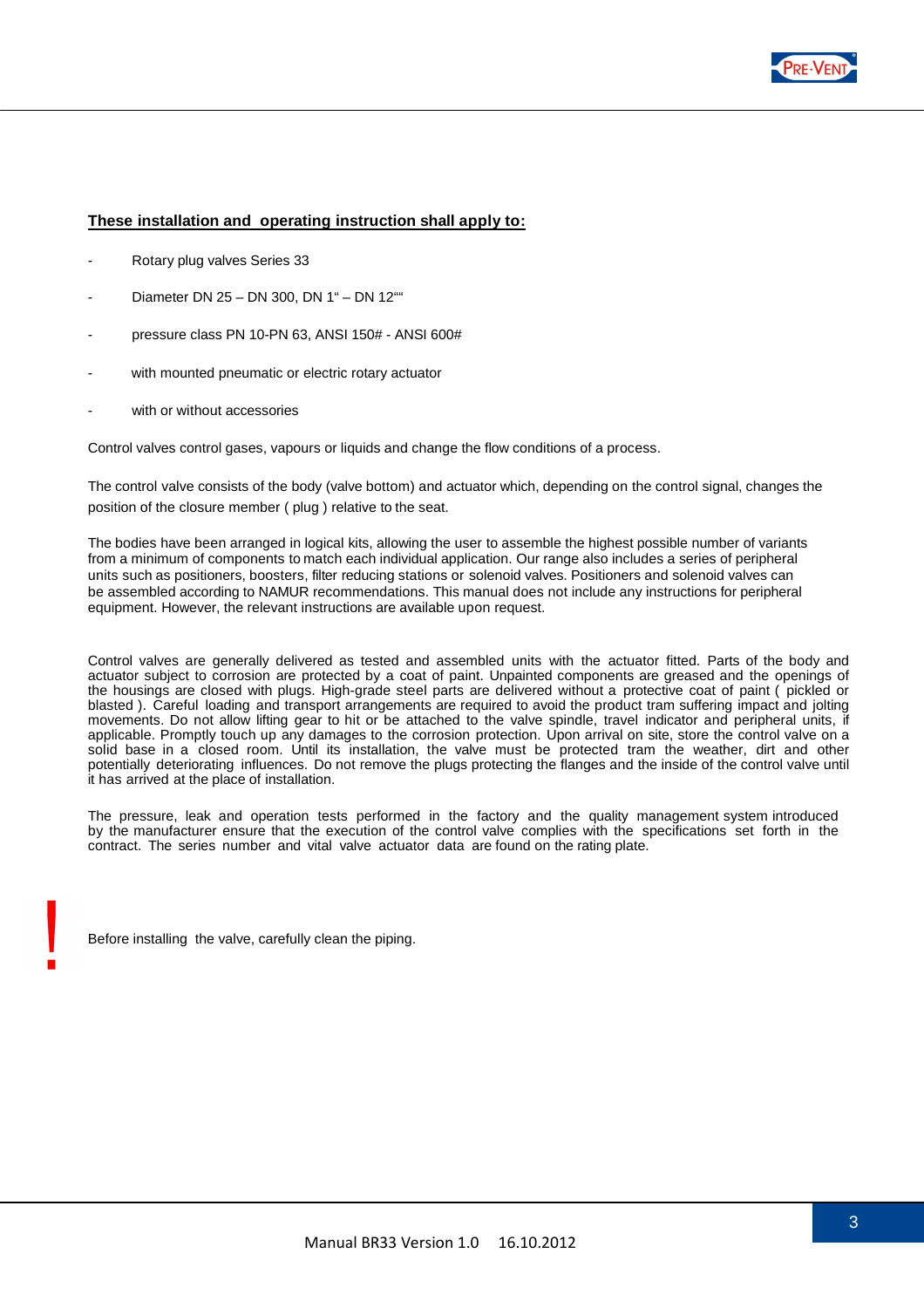

## **1. Before installation, check the following items:**

Please note the mentioned data for min./max. values in pressure and temperature on the CE-plate ! A mismatch may cause considerable damage to the control valve. The manufacturer refuses any responsibility for such damages !

#### **Does the nominal/operation data on the rating plate match the operational data of the facility**.

A mismatch may cause considerable damage to the control valve. The manufacturer refuses any responsibility for such damages !

#### **At the point of installation, is there enough space to fit and remove the valve?**

The purification of fully assembled pipes made by flushing or purging, the control valve must be replaced with a matching piece!

#### **Was the piping flushed and cleaned prior to the installation**

Do not allow cleaning agent to penetrate the packing of the stuffing box

## **Was the piping flushed and cleaned prior to the installation?**

Carefully remove all foreign particles!

**Vibrations of the piping must be avoided by separate connections at the piping!**

**Does the direction of the flow arrow on the housing coincide with the direction of flow of the medium?**

**Is excessive tension in the installation and operation of the control valve avoided?** 

**Corresponds the distance between the pipe ends of the valve length?** 

**Is the preferred installation position of the control valve with vertical valve shaft achieved?** 

If all of the above items have been verified, the control valve can be inserted and connected to the piping.

**If the shaft offset relative to the perpendicular contact customer service department or contract partner!** 

#### **Flange connection:**

Connecting materials ( seals, screws, nuts ) are not included in the scope of delivery ! If a completely installed piping is to be flushed or blown through for cleaning, replace the control valve with a matching piece !

When the control valve is installed in the piping:

- Connect instrument air to the actuator or installed accessories (applies to pneumatic actuators ).
- Connect according to the wiring diagram in the removable actuator cover or according to manufacturer's actuator documentation ( applies to electrical actuators ).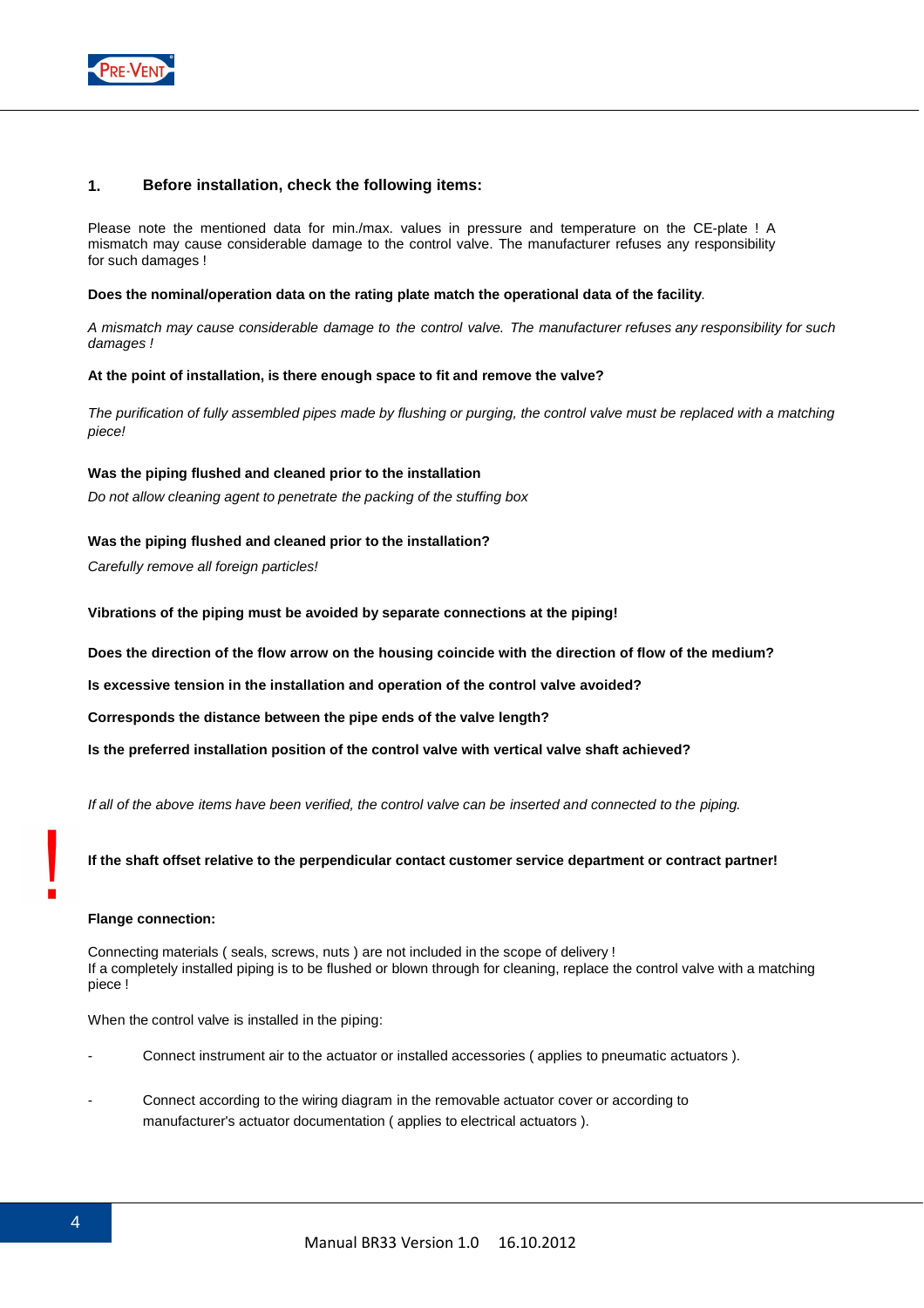

## **2. COMMISSIONING**

Continuously increase load until operation parameters are reached.

Sudden exposure of the control valve to the fulloperating pressure and operating temperature may cause stress cracks !

After the first loading ( trial run) in depressurised and cooled condition, evently tighten screw connections of sealing components crosswise ( if required )!

The BR33 can not be installed in any fire-safe piping due to not available certificate !

The BR33 is not suitable for unstable medium.

The ambient temperature should not be higher than 80°C. For higher ambient temperature the valve must be isolated to protect the actuator.

## **3. MAINTENANCE:**

| <b>IMeasure</b>              | Intervall                                                                                                                                                                                                         |
|------------------------------|-------------------------------------------------------------------------------------------------------------------------------------------------------------------------------------------------------------------|
| Standard packing system      | Readjustment after 10.000 cycles at standard operation conditions<br>Readjustment after 5.000 cycles at "difficult" operation conditions<br>Standard stuffing boxes subjected to "difficult" operating conditions |
|                              | -packing exposed to aggresive medium<br>-major temperature change during operation<br>-occurence of vibrations<br>-unfavourable installation position                                                             |
| Selfadjusting packing system | Maintenance free                                                                                                                                                                                                  |
| Pneumatic actuator           | Maintenance free                                                                                                                                                                                                  |
| Electrical actuator          | On recommandation of the manufacturer                                                                                                                                                                             |

Control valves are pressure vessels !

Improper opening of the actuator or fitting may result in bodily injury

If a fault or defect occurs which, according to the list of measures below, requires the customer services departement or contract partner to be contacted, the manufacturer's guarantee shall be rendered null and void and the manufacturer released tram any responsibility unless the customer services department or contract partner is duly notified.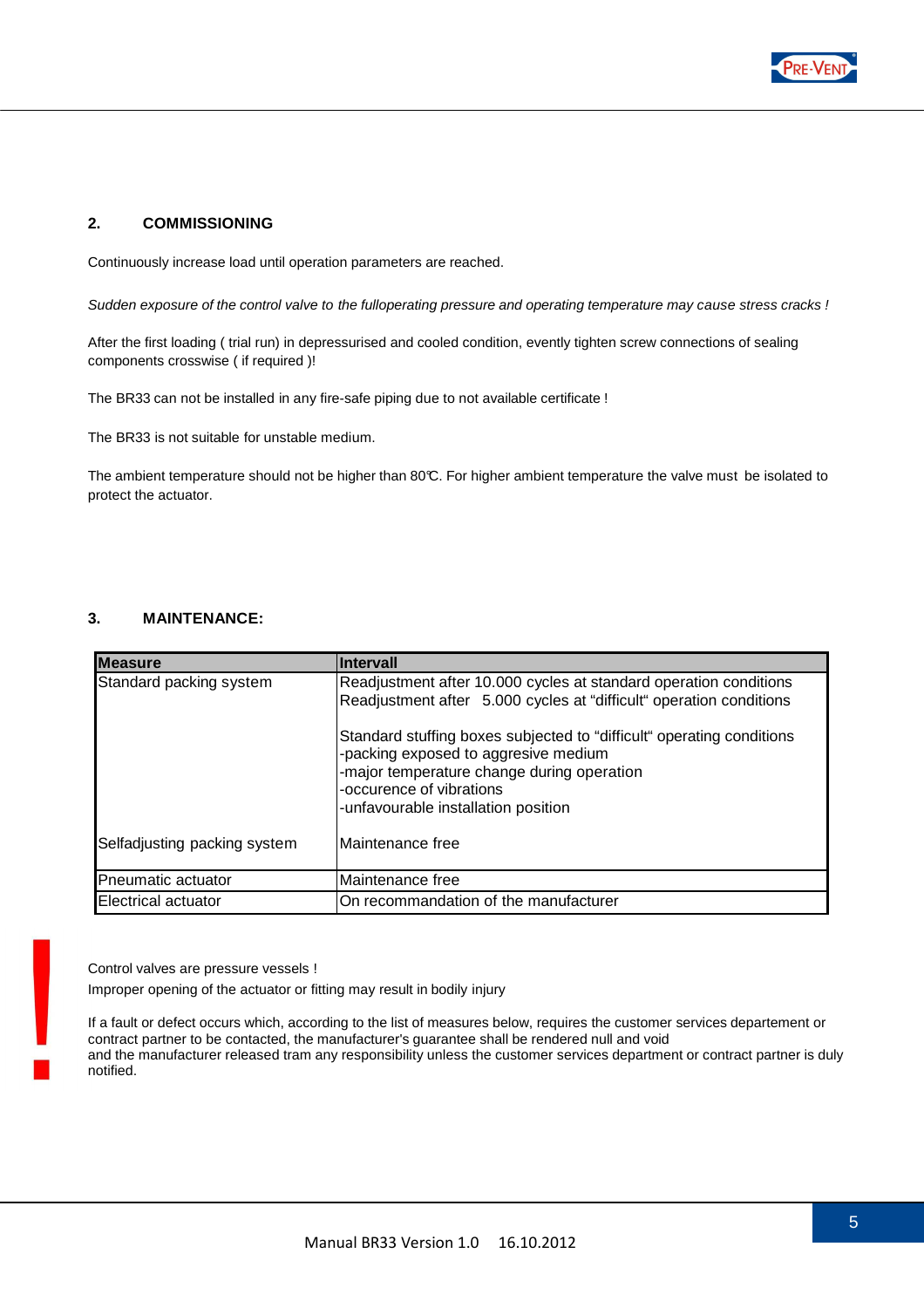

| <b>Defect</b>     | No. Possible cause                         | <b>Remedy</b>                                                       |
|-------------------|--------------------------------------------|---------------------------------------------------------------------|
| Shaft does not    | 1.1 No aux. Energy supply                  | Pneumatic actuators: check supply line for leaks;                   |
| move              | (pneumatic air or electrical               | check pressure( usually max. 6 bar)                                 |
|                   | power) to actuator and                     | Electrical actuator: check power supply                             |
|                   | accessories (solenoid valve,               | (connections, circuit breakers, voltage).                           |
|                   | filter reducing station,                   |                                                                     |
|                   | positioner, limit switch and               |                                                                     |
|                   | special accessories)                       |                                                                     |
|                   | 1.2 The fitted accessories do not<br>work  | See maintenance and operating instruction of<br>access.             |
|                   | 1.3 the pneumatic actuator is<br>defective | Contract customer service department or contract<br>partner         |
|                   | 1.4 the electrical actuator is             | See maintenance and operating instructions of                       |
|                   | defective                                  | actuator manufacture                                                |
|                   | 1.5 Excessive tightening of the            | Contract customer service department or contract                    |
|                   | stuffing box packing                       | partner                                                             |
|                   | 1.6 Valve trim worn, stuck                 | Contract customer service department or contract                    |
|                   |                                            | partner                                                             |
| Jolting shaft     | 2.1 damaged shaft or damaged               | Contract customer service department or contract                    |
| movement          | bearing                                    | partner                                                             |
|                   | 2.2 The actuator not powerful              | Compare actuator specs on the rating plate with                     |
|                   | enough                                     | operating specifications of the facility - if                       |
|                   |                                            | incompatible, contract customer service department                  |
|                   |                                            | or contract partner                                                 |
| Shaft travel less | 3.1 Air supply pressure to low             | Provide air at the pressure stated on the rating plate              |
| than full stroke  |                                            |                                                                     |
| (0 to 100%        |                                            |                                                                     |
| stroke)           |                                            | 3.2 Pneumatic actuators: bad hand Take hand wheel to limit position |
|                   | wheel position                             |                                                                     |
|                   | 3.3 Electrical actuator: limit switch      | Readjust Limit switch to actuator manufacturer's                    |
|                   | wrong adjusted                             | specification                                                       |
|                   | 3.4 Bad adjusted or defect                 | Readjust positioner switch to actuator                              |
|                   | Positioner                                 | manufacturer's positioners specification                            |
|                   | 3.5 Foreign particles in valve seat,       | Contract customer service department or contract                    |
|                   | damaged trim                               | partner                                                             |
| Excessive valve   | 4.1 Damaged sealing edges at               | Contract customer service department or contract                    |
| seat leakage      | valve seat area                            | partner                                                             |
|                   | 4.2 Foreign particles in seat area         | Contract customer service department or contract                    |
|                   |                                            | partner                                                             |
|                   | 4.3 Plug does not close fully              | see 3.1 to 3.5                                                      |
| Leakage at the    | 5.1 Packing defecte                        | Cange packing, install only original parts.                         |
| stuffing box      |                                            | Contract customer service department or contract                    |
|                   |                                            | partner                                                             |
| Leaking housing   | 6.1 Medium or flow related                 | Contract customer service department or contract                    |
|                   | damage                                     | partner                                                             |
| No limit switch   | 7.1 Power supply to limit switch           | check power supply                                                  |
| signal            | interrupted                                | (connections, circuit breakers, voltage).                           |
| Vibrating         | 8.1 Defective positioner                   | See maintenance and operating instructions of                       |
| positioner        |                                            | positioner manufacture                                              |

All the protective measures appropriate for the medium in question should be taken prior to assembling the valve. The valve should be rinsed thoroughly. Please note that the disassembly procedure also affects parts of the valve which are wetted by the medium, and that vapours may still be emitted by the body or the packing even though the valve has been well rinsed. All parts that are marked in the list with an (\*) should be examined carefully for wear before they are reinstalled, and if necessary replaced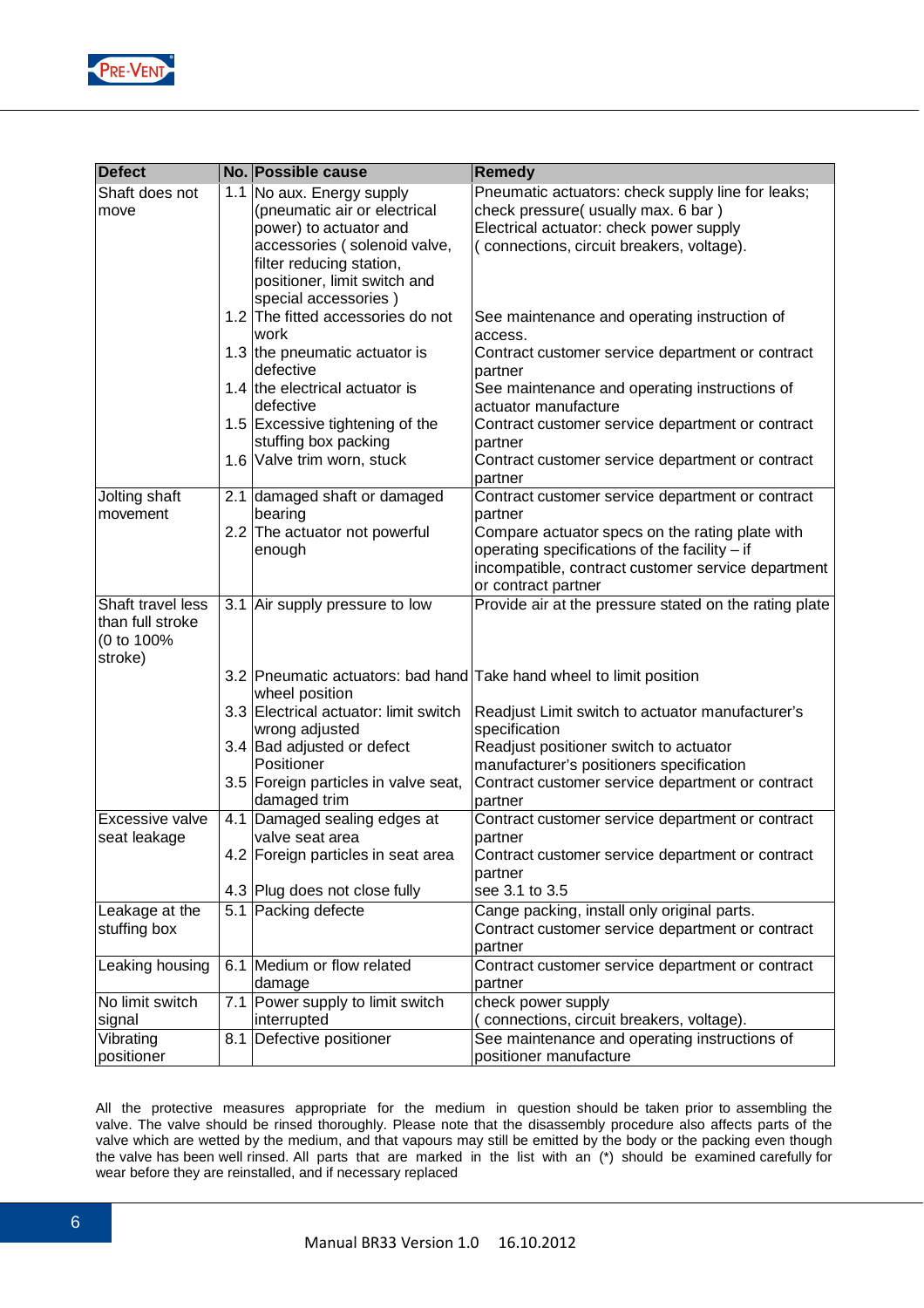

## **3.1 Replacing the seat:**

- 3.1.a) First of all, the threaded retaining ring (8) must be loosened and unscrewed using a seat tool (seat wrenches designed specially for the 33 series are available from PRE-VENT).
- 3.1.b) The valve seat (6) can then be take out. When you carry out work on the valve seat, you must be careful not to damage either the edge or the face. If the valve seat needs to be reworked, you can find the necessary dimensions on the drawing available from PRE-VENT.
- 3.1.c) Seat and retaining ring assembly

#### **Attention**

**When the valve is reinstalled, the seat ring must be centred by placing it on the valve plug (with the valve in the closed position) and screwing it tight with the threaded retaining ring. To do so, insert the seat ring in the valve, adjust the plug to the "valve closed" position and screw the ring tight carefully (by hand). It is a good idea to disassemble the actuator beforehand, and to hold the valve stem in the closed position with your hand, as you will then be able to work more accurately. When the seat ring is "hand-tight", adjust the plug to the open position and tighten the ring firmly.** 

#### **Note:**

**A suitable sealing paste can be applied to the face of the seat ring to improve the quality of the seal. A suitable assembly paste (either copper or nickel-based) should always be used for the threaded retaining ring).**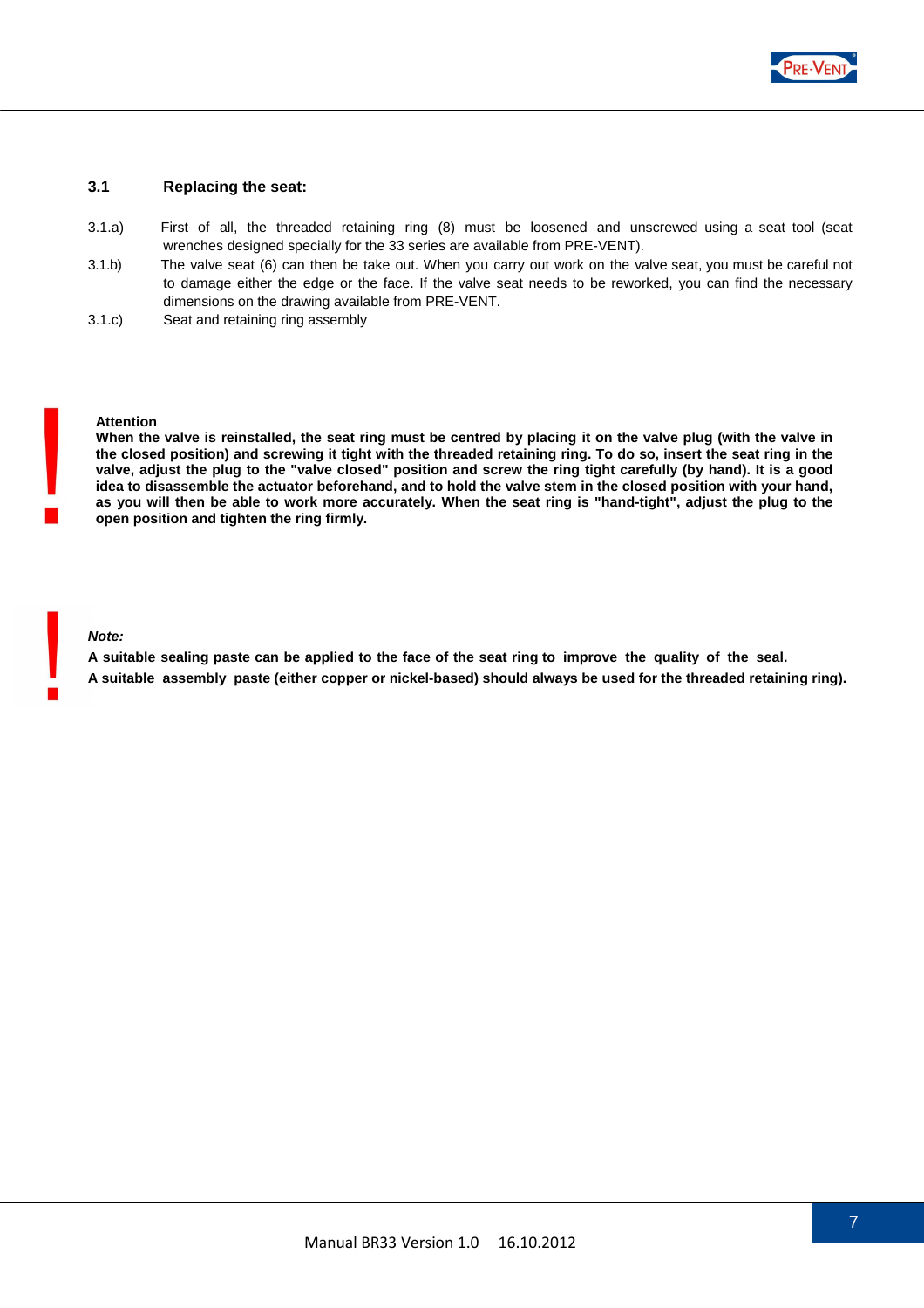

## **3.2 Dismantling the valve:**

**3.2.a) Valves DN 25 – 150**: The joint between the bridge and the shaft is formed by a DIN 1 tapered pin. You can separate the bridge from the valve shaft by turning the shaft 90° and then knocking out this pin from seat side.

When you reassemble the valve, it is essential to ensure that the bridge and the valve shaft are correctly positioned before you knock the tapered pin back in again. It is not possible to rotate the valve shaft, and thus the actuator, through 180° simply by turning within this joint.

**3.2.b**) **Valves DN 200 – 300**: Before you can separate the bridge from the valve shaft, you must turn the shaft 180°, so that the plug is on the side of the valve facing away from the seat. You can then knock the tapered pin (20) out carefully from this side using a mandrel. Particular care is essential with ceramic plugs.

When you assemble the valve, you must always knock the tapered pin (20) in from the rear of the bridge. Remember to take account of the key taper of the pin.

**3.2.c)** The shaft (10) is now free. You can pull it out from above by loosening the nuts (29) and removing the gland (15) and the packing box (16).

**3.2.d)** You can now also remove the packing rings, the staffing box ring (18) and the distance ring (17) (if any) from above.

Make a note of the type of packing and the order of the packing rings to simplify reassembly!

**3.2.e)** The bridge (2) and the plug (4) can be levered out of the plug guide (12) (this also causes the shaft guide (13) to be shifted upwards) and removed through the side of the valve facing away from the seat. You can then remove the shaft guide and take the plug guide (12) out of the valve body.

**3.2.f)** The plug and the plug bridge are only joined together by means of a cylindrical pin (21), which you can remove by knocking it carefully with a mandrel. The plug can easily be reworked by polishing it on a lathe. If any additional reworking is necessary, it is a good idea to use a ball turning attachment; in this case, however, you must make sure that the outside diameter of the seat collar is turned by the same amount as the plug cap (contrary to the reworking drawings).

If the plug is reworked excessively, the seat/plug geometry will deviate too much from the ideal (design) geometry; a breakaway torque may develop as a result. It is therefore advisable to install a new seat/plug trim if the old one is severely worn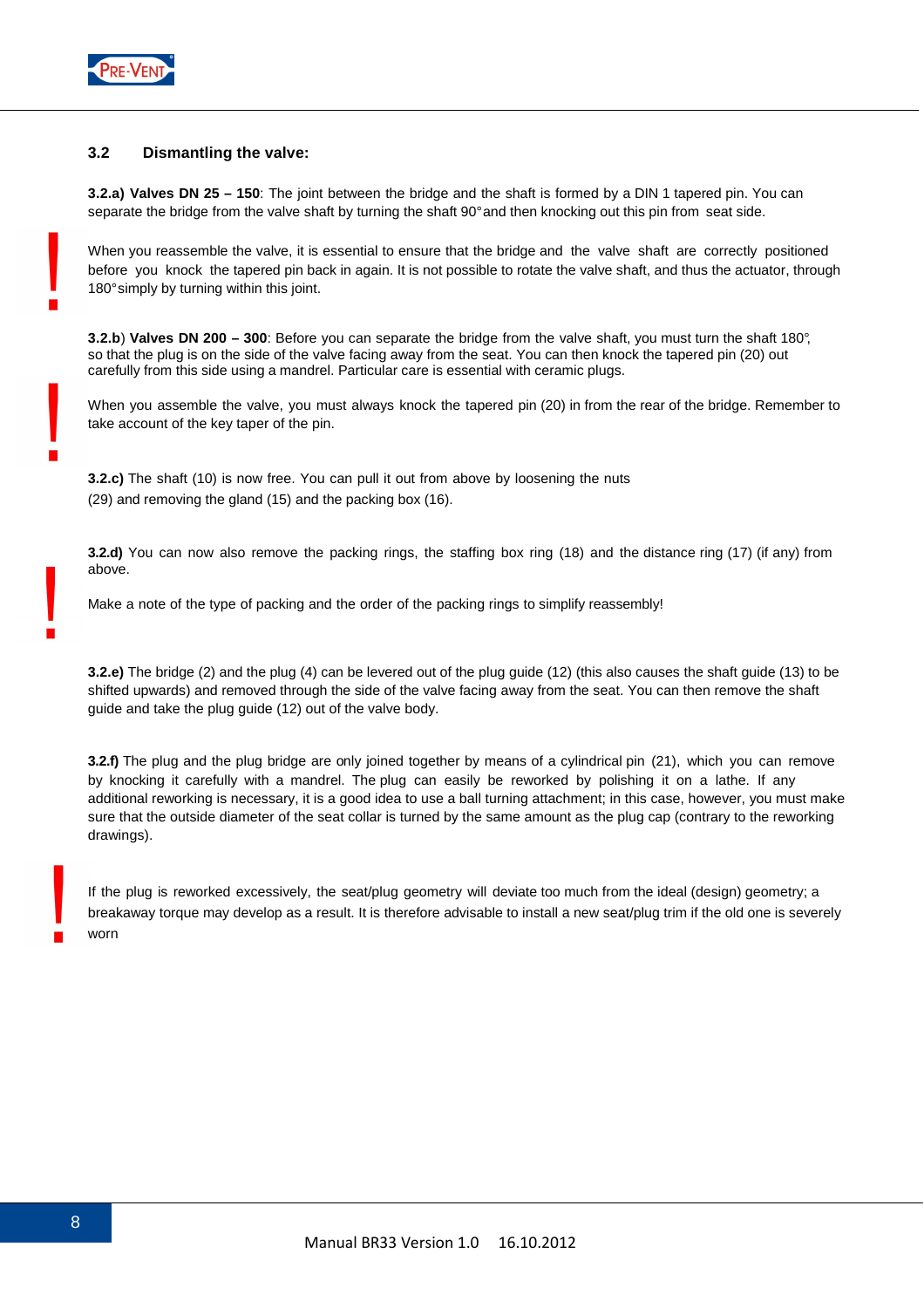

**Part names:**

**Pos. 4 Plug**

**Pos. 6 Seat** 

**Pos. 8 Seat retainer**



I **I = recommended Spare Parts**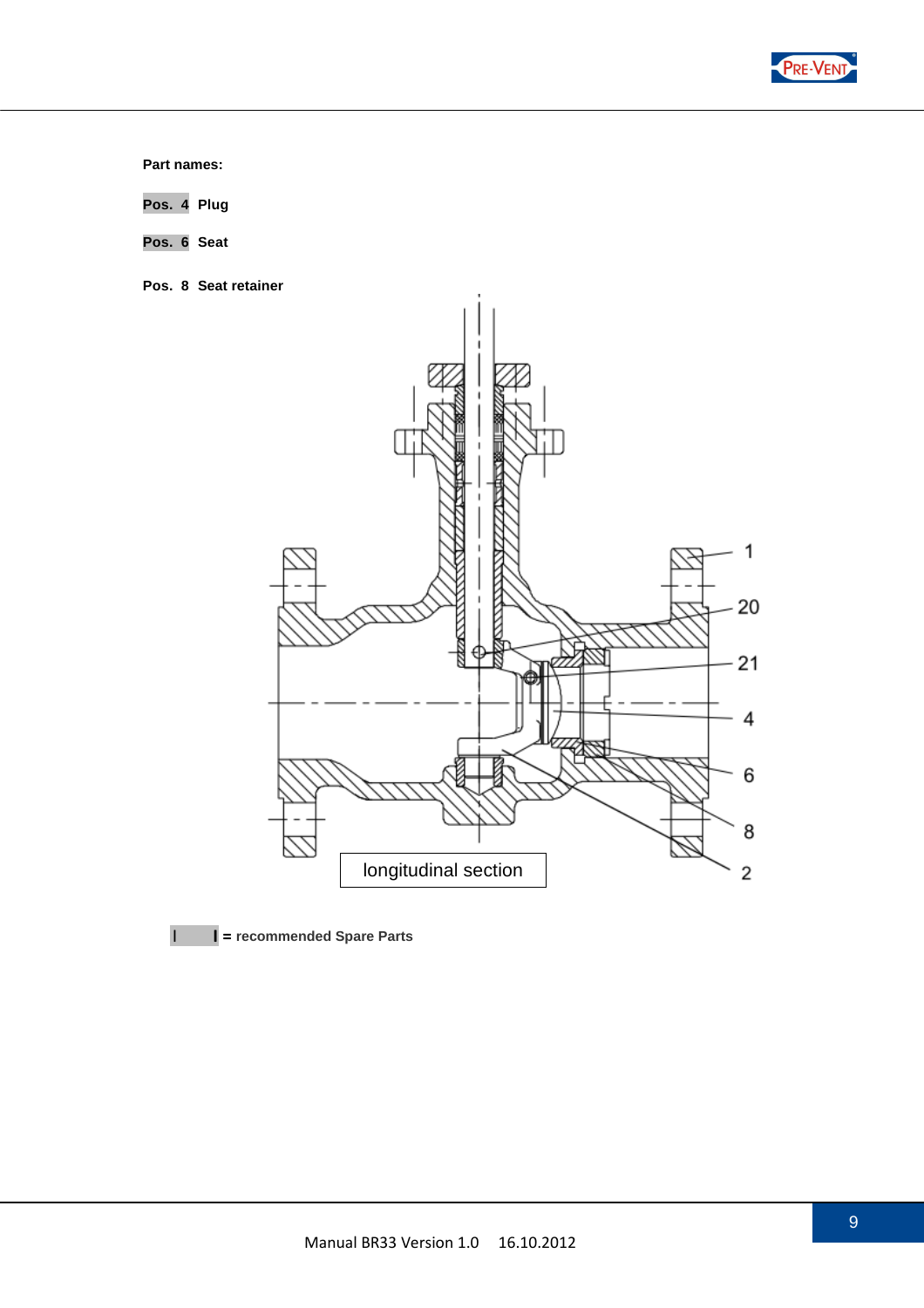



 $\vert$  = recommended spare part

## **4. Dismantling the actuator generally :**

 The compressed air supply must be interrupted before the actuator is disassembled. All parts that are marked in the list as recommendedspare parts should be examined carefully for wear before they are reinstalled, and if necessary replaced!

#### **SEPARATING THE ACTUATOR AND VALVE UNITS**

First of all, the nuts and bolts that join the valve body to the actuator yoke must be loosened.You can then disassemble the lock by removing the four fillister-head screws and pulling the featherkey off of the valve shaft and the sliding block. The actuator unit can now be lifted off of the valve.

The actuator should be pretensioned against the spring bias by means of the stop screw (35) before it is assembled on the valve. Once the actuator has been completely assembled on the valve, the screw must then be unscrewed again until the leakage is within the stipulated tolerance. The stop screw must be locked in this position.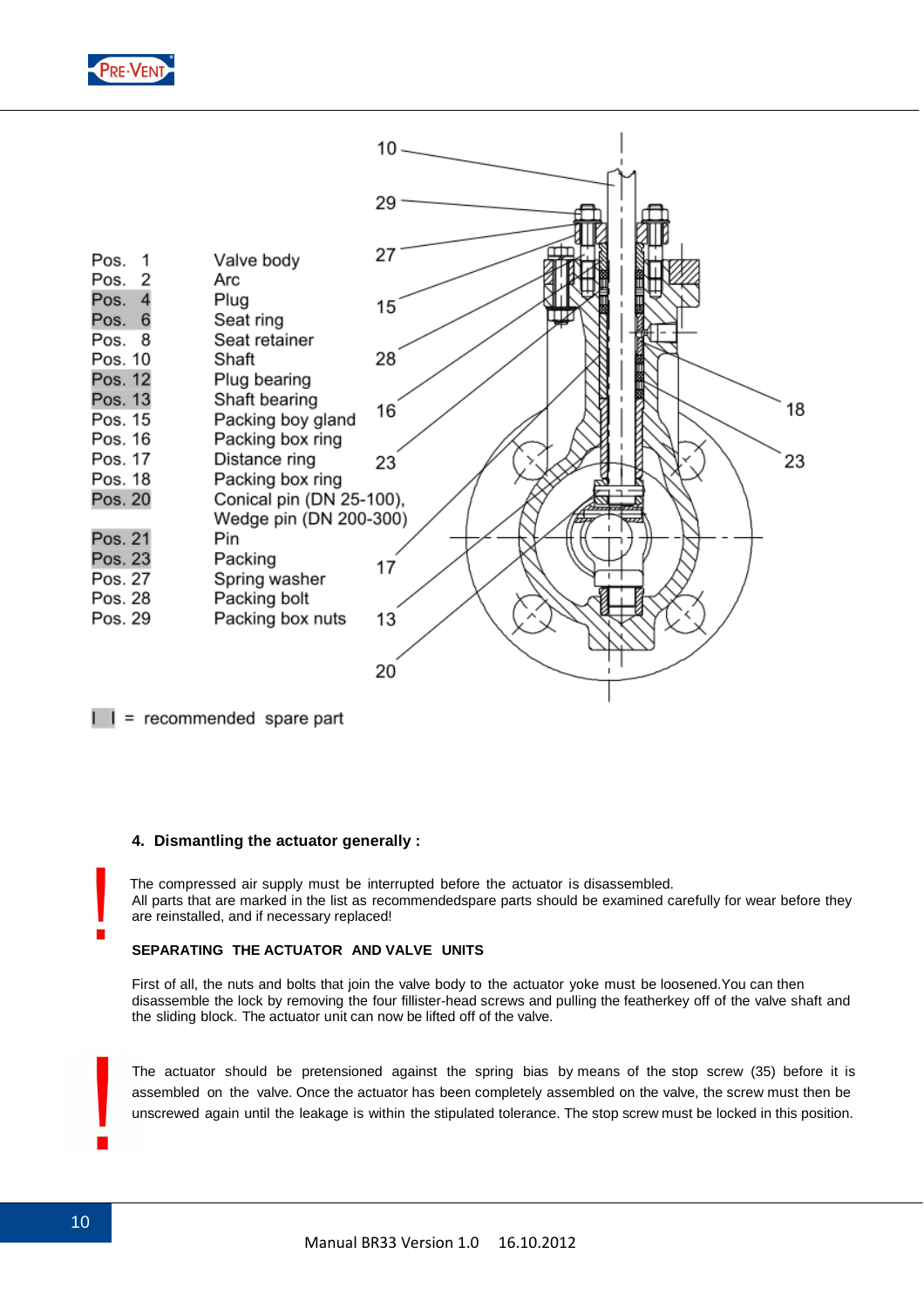

#### **DISMANTLING THE ACTUATOR UNIT**

a) Any positioners, position repeaters, solenoid valves, etc. that have been mounted should be removed before the valve is disassembled.

b) Now remove the front panel (14). To do so, lever off the caps (45) over the fixing screws (47) using a sharp knife.After you have loosened the slotted screws below them, you can remove the front panel.

#### **5. Dismantling rotary actuator BR99-1-NT [120 cm2]**

#### **5.1 Disassembling built-on accessories:**

If a limit switch unit is installed, it need only be loosened by unscrewing the two hexagon socket screws and then removed along with the cable terminals

#### **5.2 Disassembling the hand-wheel unit**

**5.2.a)** To dismantle the hand-wheel unit, you must first loosen the clamping lever (103) that locks it in position.

**5.2.b)** You can then turn the hand-wheel (101) counter clockwise until you feel a resistance.

**5.2.c)** If you continue unscrewing the hand-wheel, you will reach a washer (151), which you must lever out with a screwdriver in order to disassemble the hand-wheel spindle (150).

**5.2.d)** The disk wheel (101) is fitted onto the hand-wheel spindle and can be lifted off if the countersunk bolt (102) is removed.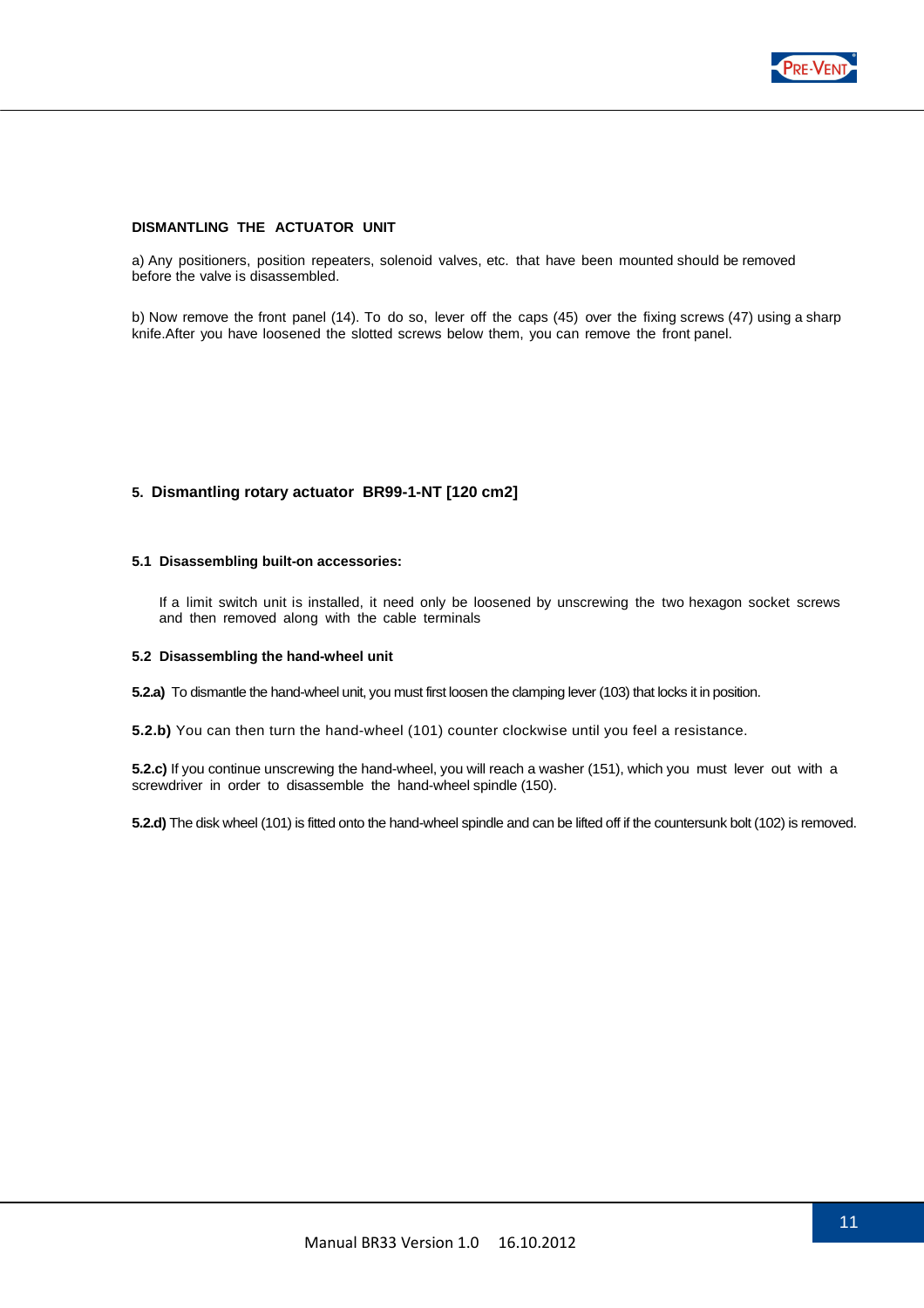

## **5.3 Separating the spring barrel from the actuator casing**

#### **Attention!!!!**

The stop screw (35) must sit closely on the spring side. It is essential to maintain the correct order. The diaphragm casing (5) must never be separated if the threaded rod is not joined to the fork head (21) and the actuator lever (2)

#### **risk of accidents due to the spring bias!**

**5.3.a)** After the bolts have been loosened, the diaphragm casing (5) and the diaphragm itself (15) can be removed.The sealing plug which is now visible can be levered out with a fine screwdriver, and the nut underneath it (36) loosened with a socket wrench in order to unload the actuator spring. Hold the diaphragm disk (4) with your hand as you do so, as there might be a (very slight) residual bias when the spring is disassembled.

When you install the diaphragm, make sure that the gummed side rests against the pressure side, in other words the fabric side of the diaphragm must be facing the diaphragm disk. If you install the diaphragm incorrectly, the diaphragm will fail after only a short time in operation.

**5.3.b)** You can now remove the diaphragm disk and the spring (12), and separate the spring barrel from the actuator casing. To disassemble the eyebolt, remove the grub screw (27) and pull the stoke indicator (19) up out of the actuator lever (2) using suitable pliers. When you reassemble the actuator subsequently, you must not forget the two PVC thrust rings, or corrosion may occur.

## **5.4 Dismantling the actuator casing**

**5.4.a)** First of all, you should remove the stop screws (35) and the locking nuts (36)..

**5.4.b)** You must then remove the sealing plugs (63 and 65) before you can disassemble the bearing bolt. The bearing bolt (10) can be loosened by removing the top retaining ring, the shim ring (48) and the setscrew (50), and then pressed out. When you reassemble the casing, you must not forget the flange sleeves, which are vital for operation of the actuator.

**5.4.c)** The actuator lever (2) can now be removed from the casing, together with the adjustment bolt (8) and the needle bearing (58).Since the actuator function (direction of rotation of the valve) is controlled by the position of the lever, you must either make a note of the position of the adjustment bolt before you replace the needle bearing or mark it to simplify reassembly.

 **5.4.d)** Finally, you can lift the sliding block (3) out of the actuator casing and remove the radial shaft seal (55) carefully with a screwdriver. The bearing (54) can then be knocked out from the inside.

When you assemble the actuator, you must protect the surface of the bearing bore against corrosion with a small amount of grease..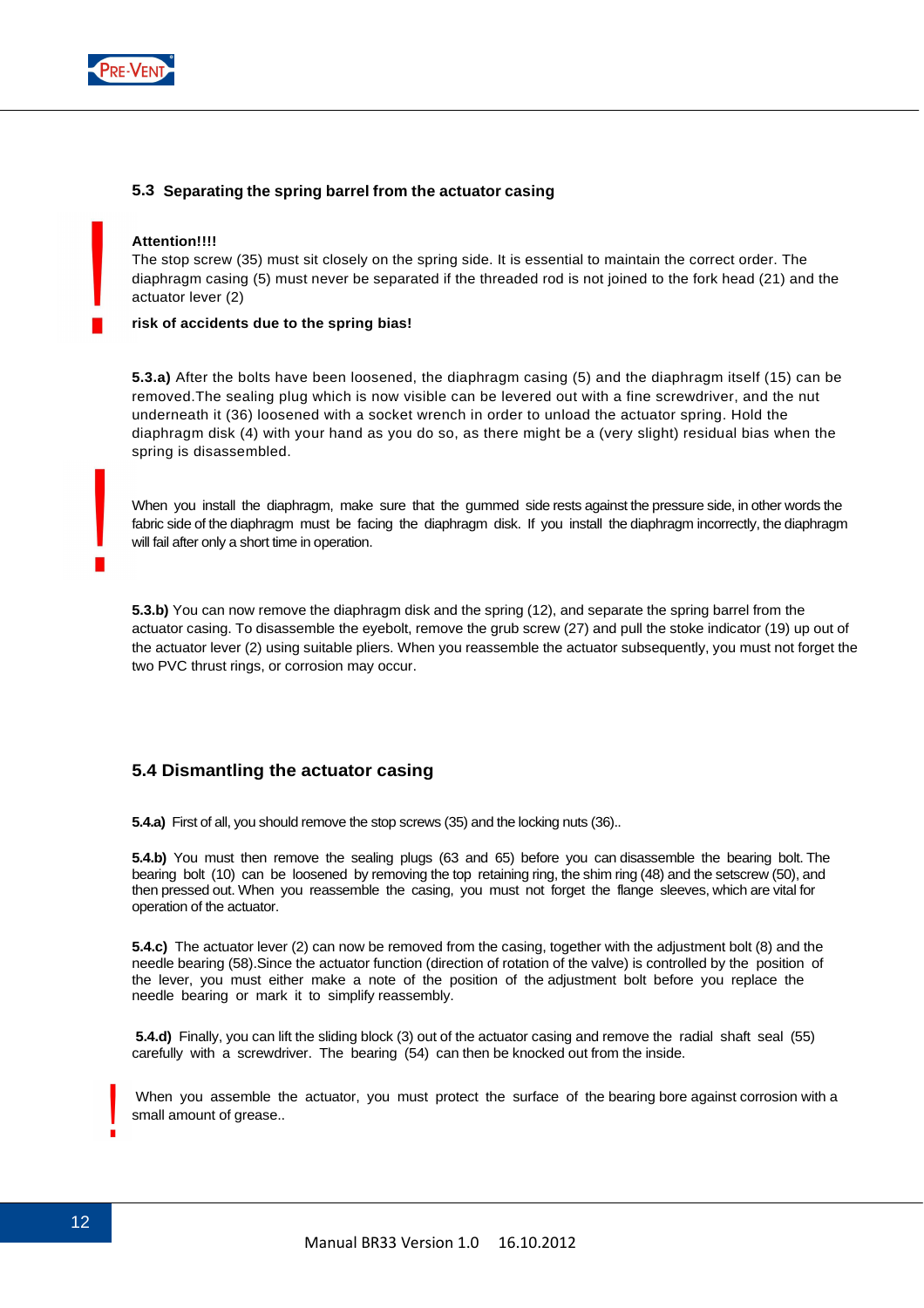

## **5.5 Reversing the direction of the actuator**

To reverse the direction of the actuator (from "air opens" to "air closes"or vice versa):

**5.5.a)** Disassemble the spring barrel as described in 5.3

**5.5.b)** Remove the plugs (60 and 61) and refit them again on the opposite side.

**5.5.c**) Insert the threaded rod (16) again on the free side of the actuator and lock it with the indicator pin (49).Then screw in and tighten the setscrew (49).

**5.5.d)** The spring barrel is joined to the actuator casing by means of bolts and washers (33 and 34).The next step is to slide the spring (12), the diaphragm casing (4) and the shim (43) over the threaded rod and tighten them with the hexagon nut (41).

**5.5.e)** Then fit the plug (66) into the diaphragm disk and slide the diaphragm (15) onto the disk, fabric side first (see page 3). Fit the diaphragm casing (5) onto the spring barrel and tighten it by means of nuts and bolts (30 to 33).

**5.5.f)** If a positioner is installed, convert the pickoff lever to the "linear" cam (for "air closes" action) as described in section 5 (page 4) of the enclosed "Positioner Module" operating instructions and set the positioner in accordance with section 3.

**5.5.g)** Finally, tighten the stroke indicator (19) on the indicator pin (18) again with the countersunk screw (51), and fasten the front panel (14) onto the actuator with the screws (45 and 46).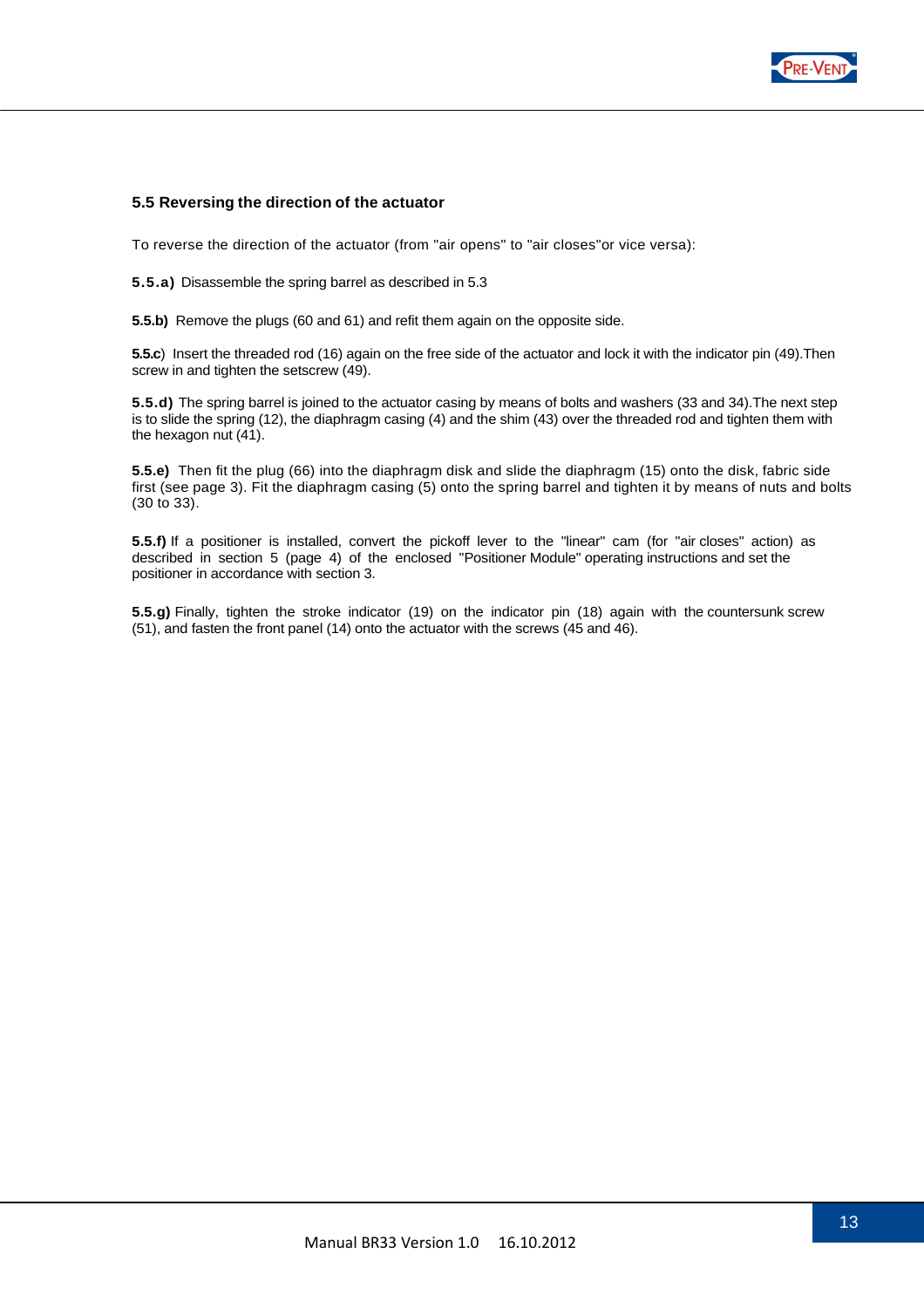

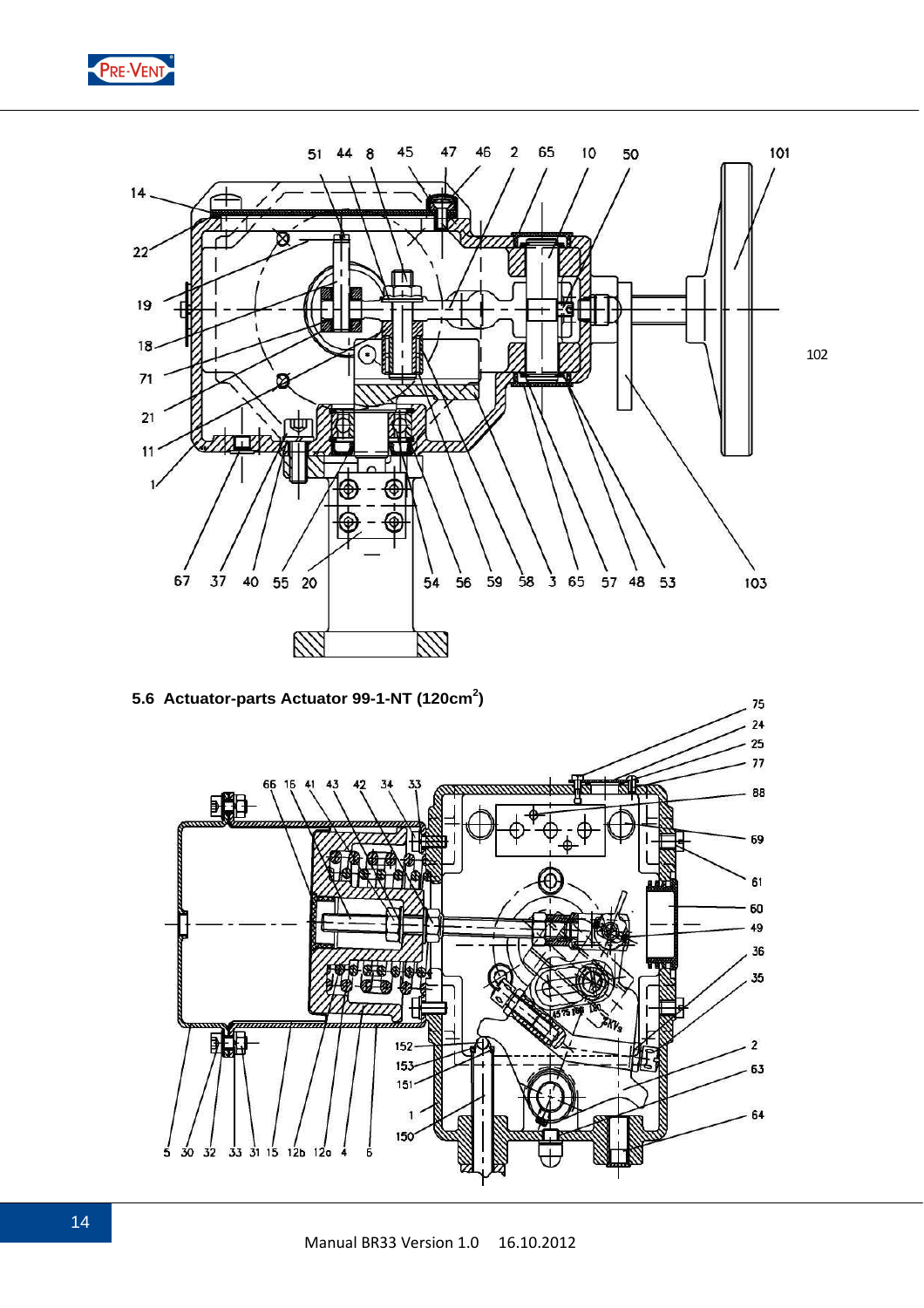

| Pos.1   | Act.Housing              | GG-25       |
|---------|--------------------------|-------------|
| Pos.2   | Primary Lever            | GGG-40      |
| Pos.3   | Secondary Lever          | 1.4540      |
| Pos.4   | Diaphragm Plate          | POM-Natur   |
| Pos.5   | Diaphragm Housing        | St 37.2     |
| Pos.6   | Spring Housing           | St 37.2     |
| Pos.8   | Regulater adjusting srew | 1.4021      |
| Pos.10  | Main Shaft               | 1.4021      |
| Pos.12  | Spring                   | Springsteel |
| Pos.15  | Diaphragm                | <b>NBR</b>  |
| Pos.16  | Threaded rod             | 8.8         |
| Pos.18  | Main Shaft               | A2          |
| Pos.20c | Featherkey               | 1.4021      |
| Pos.35  | Locking screw            | St /verz.   |
| Pos.58  | Needle bearing           | St          |

## I I = recommended spare parts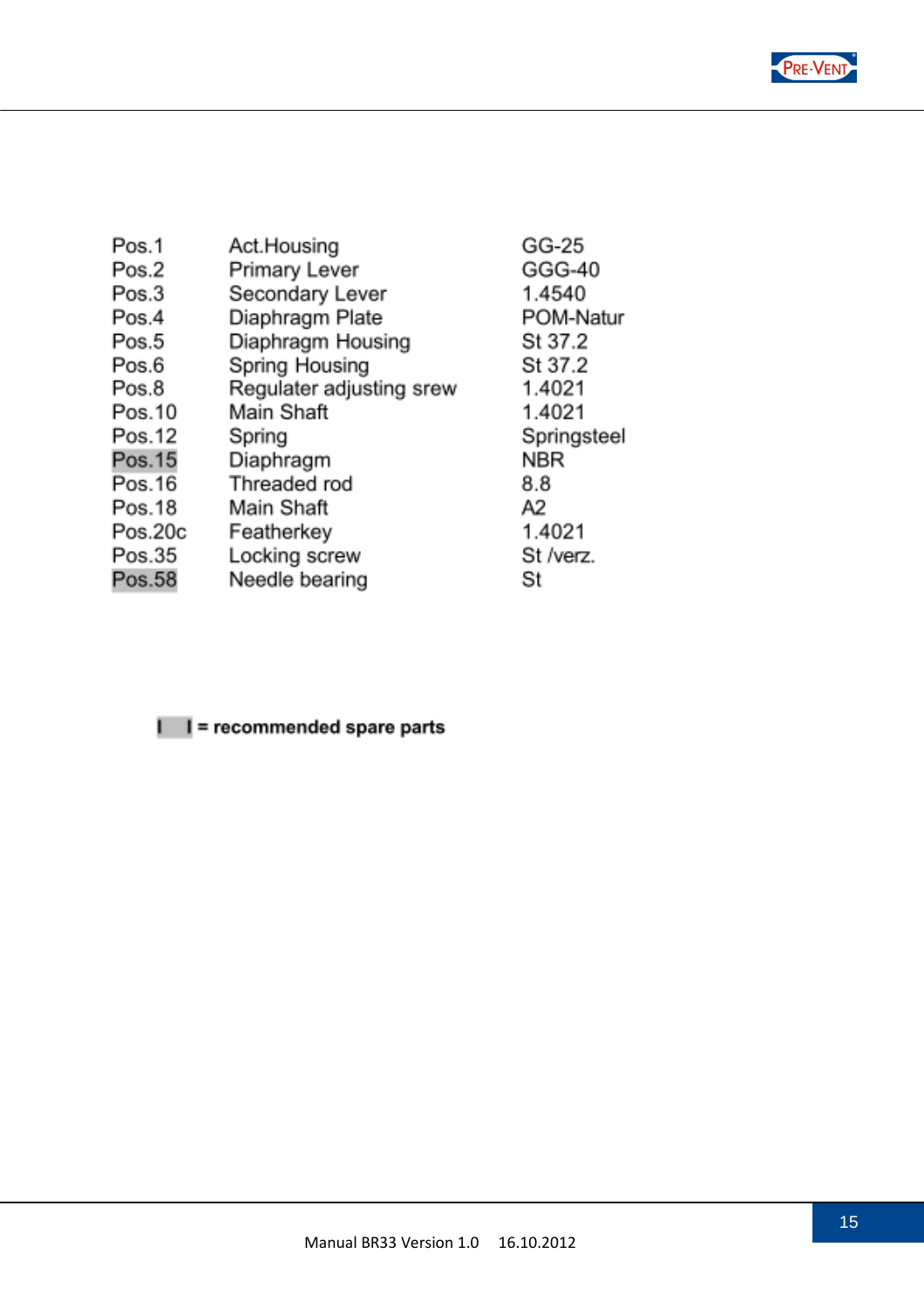

## **6. Dismantling rotary actuator BR99-2-NT / BR99-3-NT [240 cm<sup>2</sup> ] / [779 cm<sup>2</sup> ]**

### **6.1 Disassembling built-on accessories**

If a limit switch unit is installed, it need only be loosened by unscrewing the two hexagon socket screws and then removed along with the cable terminals

#### **6.2 Disassembling the hand-wheel unit**

**6.2.a)** First of all, unload the hand-wheel unit by loosening the locking screw (117) (star-grip screw) a few turns and then turning the hand-wheel (116) full counter clockwise until you feel a resistance.

**6.2.b)** Once the bolts (107) that secure the flange (101) to the actuator casing (1) have been unscrewed, the complete hand-wheel unit can be removed from the casing.

**6.2.c**) You must first remove the retaining ring (107) from the adjusting bolt (102), before you can dismantle the hand-wheel unit

**6.2.d)** If you now continue turning the hand-wheel counterclockwise, the adjusting bolt (102) will be screwed out of the guide nut (108), and you can pull it out of the flange together with the hand-wheel.

**6.2.e)** The hand-wheel is merely fitted onto the adjusting bolt and locked in position by a featherkey**.** 

**6.2.f)** Before you reassemble the hand-wheel unit, you should examine all the bushes and thrust rings for wear and replace them if necessary. Be particularly careful not to forget the thrust rings (115 and 110) during the assembly procedure, as they affect the operation of the hand-wheel unit.

## **6.3 Separating the spring barrel from the actuator casing**

#### **Attention!!!**

It is essential to maintain the correct order. The diaphragm casing (5) must never be loosened if the eyebolt is not joined to the lever.

#### **risk of accidents due to the spring bias!!!!!!!!!!!!!**

**6.3.a)** After the bolts have been loosened, the diaphragm casing (5) and the diaphragm itself (15) can be removed. The sealing plug which is now visible can be levered out with a fine screwdriver, and the nut underneath it (36) loosened with a socket wrench in order to unload the actuator spring. Hold the diaphragm disk (4) with your hand as you do so, as there might be a (very slight) residual bias when the spring is disassembled.

When you install the diaphragm, make sure that the gummed side rests against the pressure side, in other words the fabric side of the diaphragm must be facing the diaphragm disk. If you install the diaphragm incorrectly, the positioner will fail after only a short time in operation.

**6.3.b)** You can now remove the diaphragm disk and the spring (12), and separate the spring barrel from the actuator casing. To disassemble the eyebolt, remove the grub screw (27) and pull the stoke indicator pin (18) up out of the actuator lever using suitable pliers. When you reassemble the actuator subsequently, you must not forget the two PVC thrust rings, or corrosion may occur.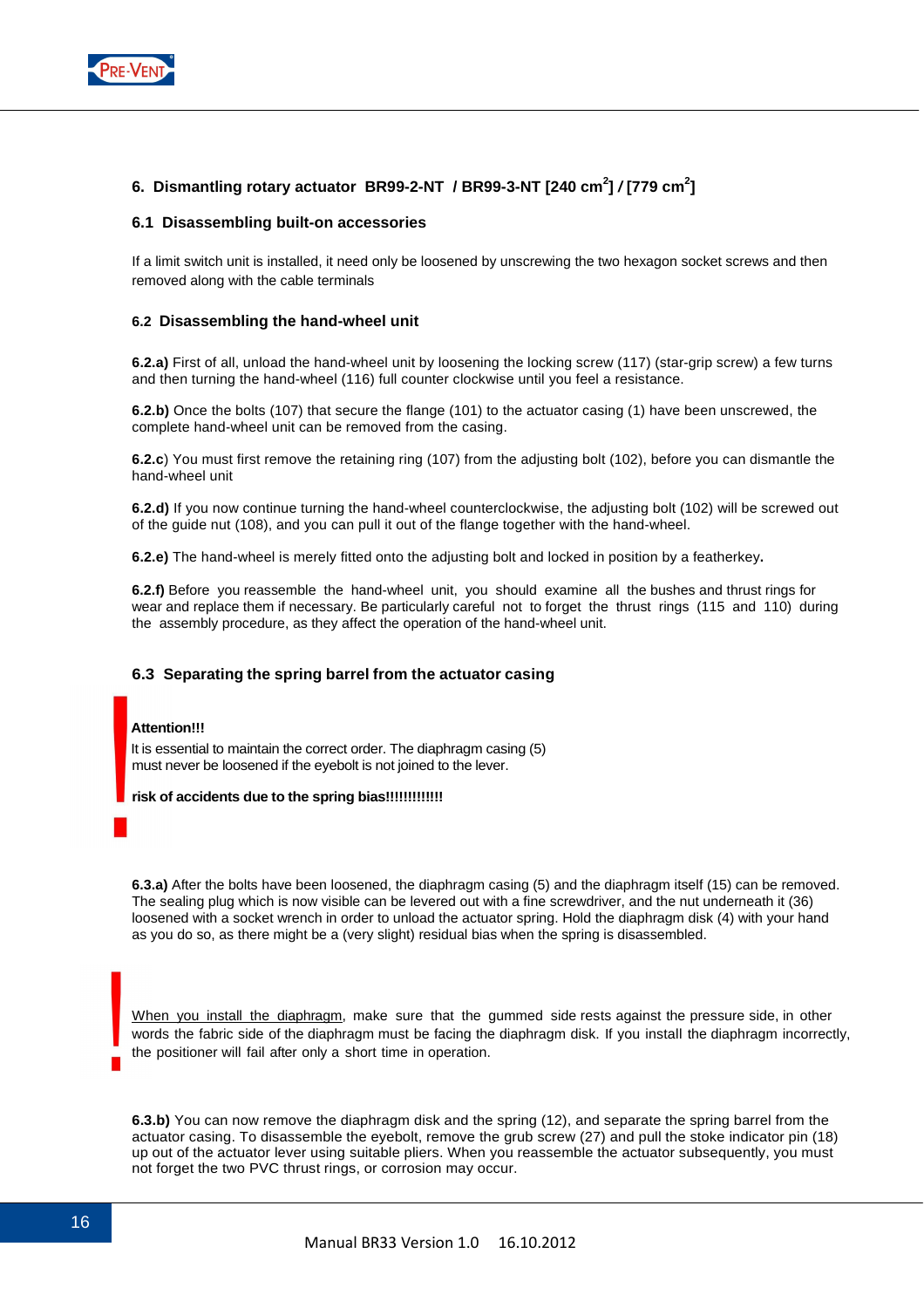

## **6.4 Dismantling the actuator casing**

- **6.4.a**) First of all, you should remove the cap nuts (64), together with the stop screws (35) and the locking nuts underneath them.
- **6.4.b)** Now loosen the adjusting nut (41).
- **6.4.c)** You must then remove the sealing plug (63) and the setscrew (65) before you can disassemble the bearing bolt. The bearing bolt (10) can be loosened by removing the retaining ring (57) and the setscrew (50), and then pressed out. When you reassemble the casing, you must not forget the thrust rings, which are vital for operation of the actuator.
- **6.4.d )**The actuator lever (2) can now be removed from the casing, together with the adjustment bolt (8) and the needle bearing (58). Since the actuator function (direction of rotation of the valve) is controlled by the position of the lever, you should mark this position on the lever to simplify reassembly.
- **6.4.e)** Finally, after you have removed the Seeger circlip (56), you can lift the sliding block and the ball bearing out of the actuator casing along with the radial shaft seal (55).

 The fit between the ball bearing and the actuator casing is a push fit. This ensures that no axial forces, which might result in excessive hysteresis, are able to act on the valve shaft when the actuator is assembled. It is important to make sure that the radial shaft seal is pressed flush into the actuator casing, and that the sliding block and the ball bearing can be moved inside the casing bore. The surface of the bearing bore should be protected against corrosion with a small amount of grease.

#### **6.5 Reversing the direction of the actuator**

To reverse the direction of the actuator (from "air opens" to "air closes" or vice versa):

**6.5.a)** Der Blinddeckel bzw. eine evtl. vorhandene Handverstellung zu entfernen.

**6.5.b)** Das Federgehäuse nach Punkt III zu demontieren und auf der entgegengesetzten Seite wieder zu montieren.

**6.5.c)** Die Handverstellung bzw. der Blinddeckel auf den nunmehr freien Flansch des Antriebsgehäuses zu befestigen.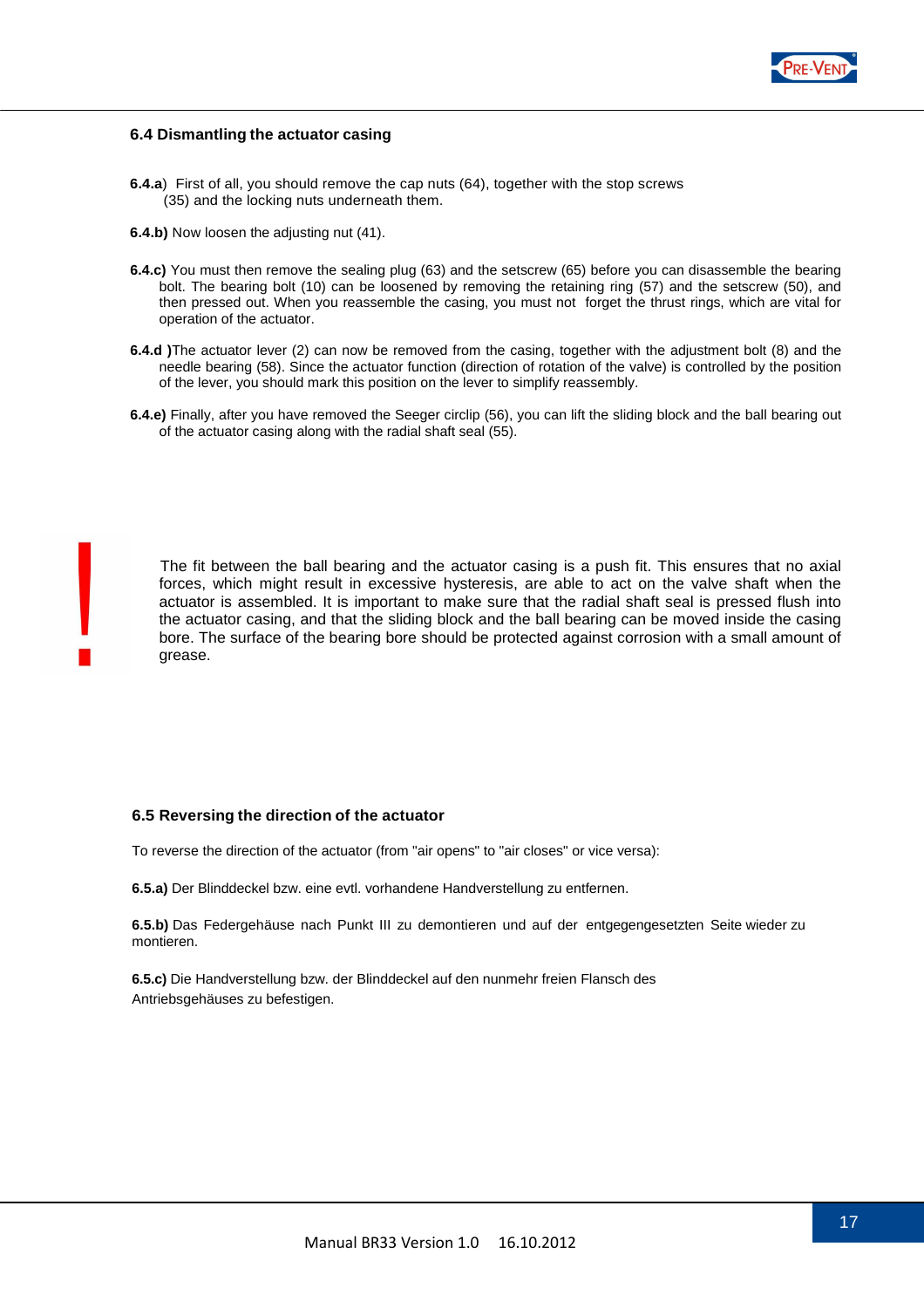



## **6.6 Actuator parts actuator 99-2-NT / 99-3-NT**

List of actuator parts

- Pos. 1 Act.Housing
- Pos. 2 Primary Lever
- Pos. 3 Secondary Lever
- Pos. 4 Diaphragm Plate<br>Pos. 5 Diaphragm Hous
- Pos. 5 Diaphragm Housing<br>Pos. 6 Spring Housing
- Pos. 6 Spring Housing<br>Pos. 8 Regulater Adius
- **Regulater Adjusting**
- Pos.10 Main Shaft
- Pos.12 Spring
- Pos.15 Diaphragm
- Pos.18 Main Shaft
- Pos.22 Front panel

 $I =$  recommended spare part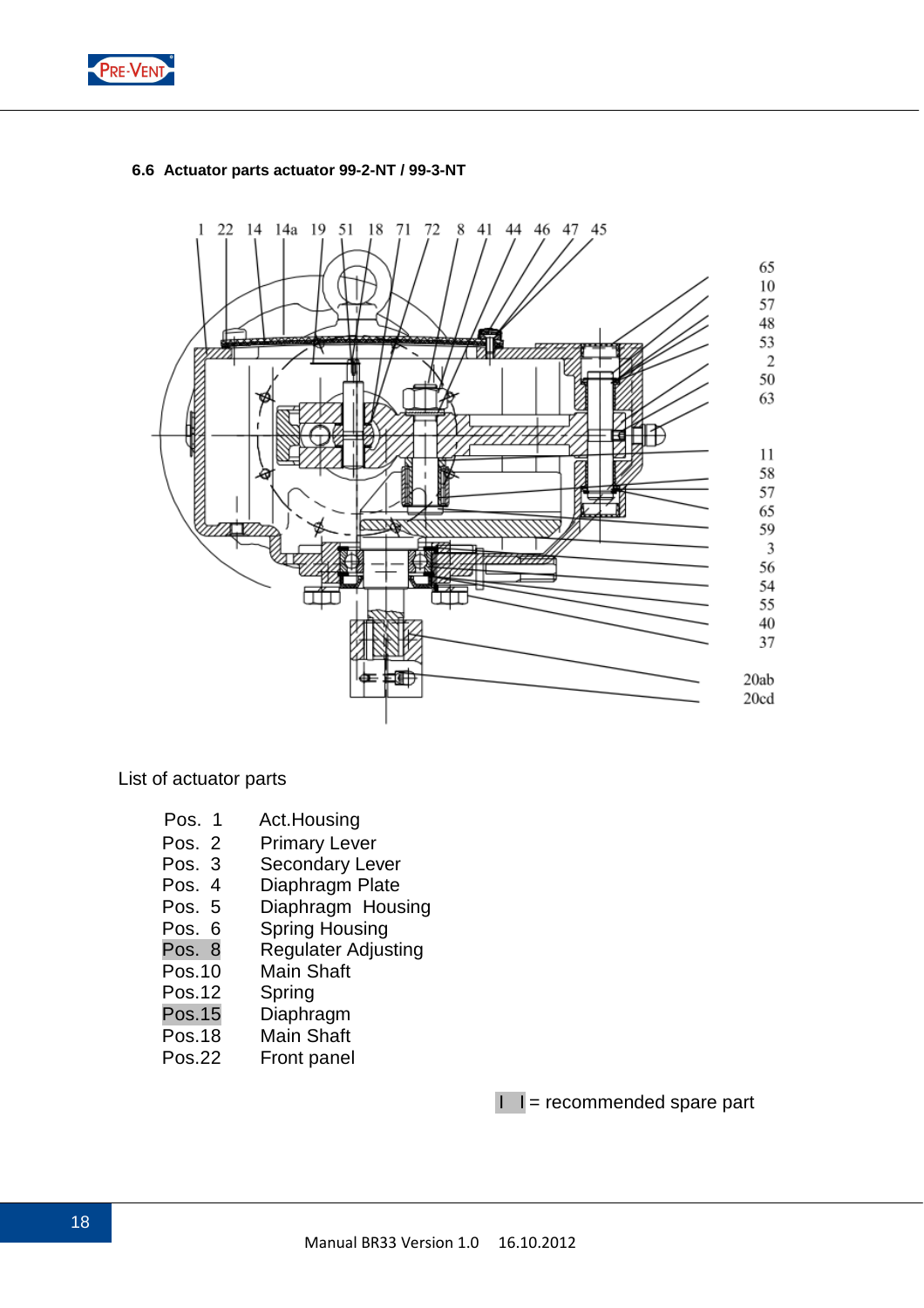



- Pos. 45 Cap
- Pos. 55 Radial shaft seal
- Pos. 56 Circlip
- 
- Pos. 57 Retaining ring<br>Pos. 58 Needle bearin Needle bearing
- Pos. 63 Sealing plug
- Pos. 64 Cap nuts
- Pos. 65 Setscrew
- Pos.101 Flange
- Pos.102 Adjusting bolt
- Pos.107 Retaining ring
- Pos.108 Guid nut
- Pos.110 Thrustrings
- Pos.116 Handwheel
- Pos.117 Locking srew

 $I =$  recommended spare part